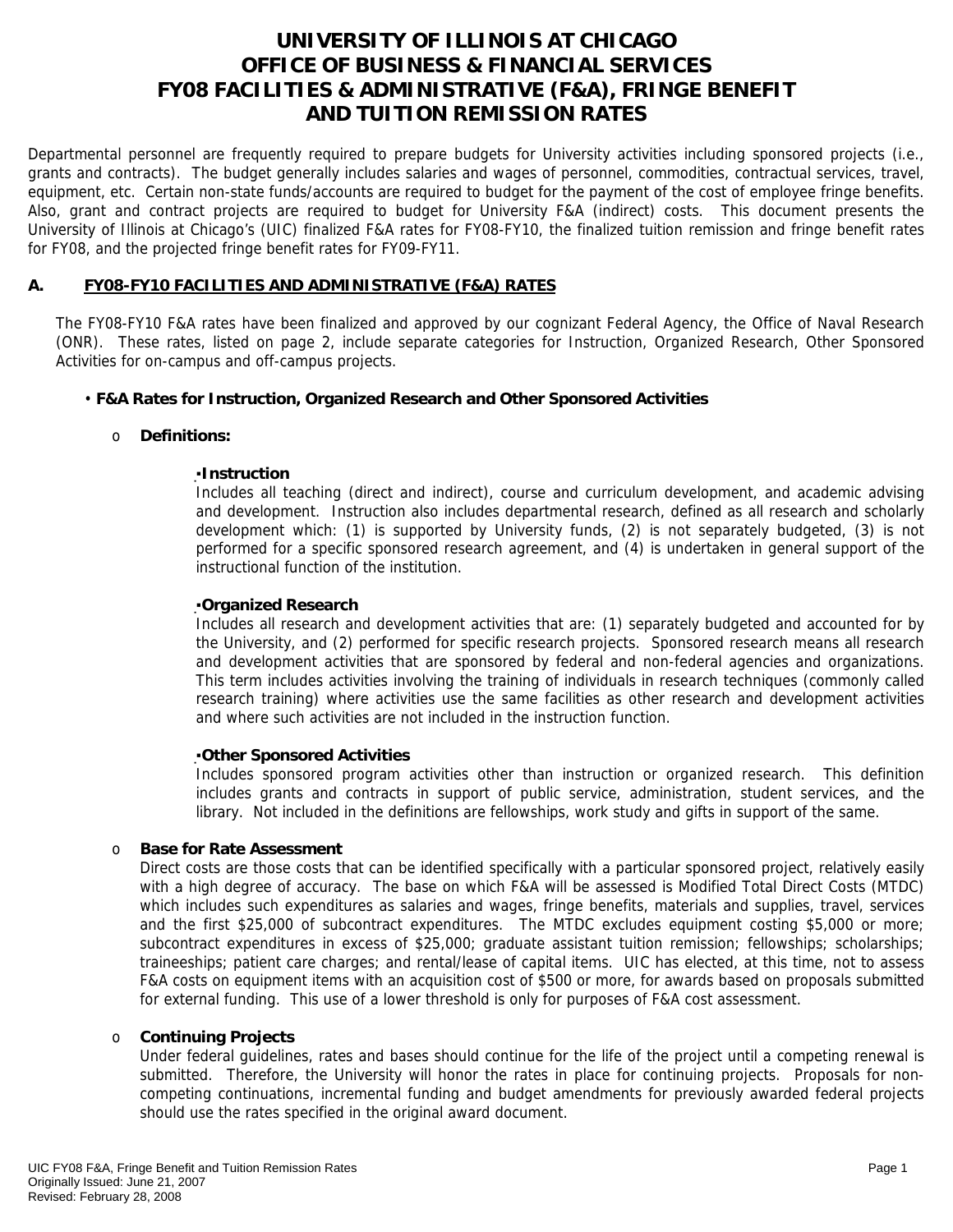### o **Use of On-/Off-Campus Rate**

The on-campus rate should be used for proposals where all work is done using University facilities. The On-Campus rate is to be assessed except when a portion of the sponsored agreement is performed at an off-campus site. The criteria for utilization of the off-campus rate consists of all of the following: (a) performance at the offcampus site must be on a continuous basis; intermittent performance is not sufficient; (b) the University personnel working or engaged on the project must be physically located at an off-campus site; and (c) the offcampus performance must be of sufficient duration; normally a full semester, summer term or period of performance of the sponsored agreement. The off-campus rate will be used for the off-campus portion of the work on a sponsored agreement.

Off-campus costs may include costs incurred at the off-campus site for salaries, related benefits, supplies, utility costs, rent, local travel and other similar costs, which are treated as direct. Travel to and from an off-campus site is considered an off-campus cost.

### • **F&A Rates for Clinical Drug Trials**

### o **Definition:**

These include studies performed for private sponsors which involve human subjects in drug protocols.

### o **Base for Rate Assessment**

The base for rate assessment is total direct costs. Total direct costs include all costs charged to a sponsored program account, excluding indirect costs, costs of education allowance and administrative allowances.

| <b>CHICAGO CAMPUS</b><br><b>FACILITIES AND ADMINISTRATIVE (F&amp;A) RATES</b>                                                                                                                                                                                                         |                  |                       |  |  |
|---------------------------------------------------------------------------------------------------------------------------------------------------------------------------------------------------------------------------------------------------------------------------------------|------------------|-----------------------|--|--|
| <b>FY08-FY10 FACILITIES AND ADMINISTRATIVE (F&amp;A) RATES</b>                                                                                                                                                                                                                        | <b>ON-CAMPUS</b> | OFF-<br><b>CAMPUS</b> |  |  |
| Instruction                                                                                                                                                                                                                                                                           | 40.4%            | 26.0%                 |  |  |
| Organized Research                                                                                                                                                                                                                                                                    | 57.0%            | 26.0%                 |  |  |
| <b>Other Sponsored Activities</b>                                                                                                                                                                                                                                                     | 37.1%            | 26.0%                 |  |  |
| Base is Modified Total Direct Costs (MTDC) which excludes equipment costing \$500 or more, subcontract expenditures in<br>excess of \$25,000, graduate assistant tuition remission fellowships, scholarships, traineeships, patient care charges and<br>rental/lease of capital items |                  |                       |  |  |
| <b>CLINICAL DRUG TRIALS F&amp;A RATE</b>                                                                                                                                                                                                                                              | 25.0%            | 25.0%                 |  |  |
| This rate was established during FY1994 for non-federally funded clinical drug studies and is applied to Total Direct Costs (TDC).                                                                                                                                                    |                  |                       |  |  |

# **B. FY08 GRADUATE ASSISTANT TUITION REMISSION RATE**

**Effective with the beginning of the Fall 2007 semester (August 27, 2007), the Fiscal Year 2008 tuition remission rate will increase from 37% to 42%.** Salaries of graduate assistants with tuition and fee waivers are the base for the assessment of the tuition remission rate.

# **C. FY08 FRINGE BENEFITS RATES**

The amount charged to certain non state funds/accounts for employee fringe benefits is based on several employee fringe benefit factors. These employee fringe benefit factors include the classification of employee, employee hire date, employee retirement options, and the enrollment status of student employees. Fringe benefit rates are updated annually and audited and approved by the Federal government near the beginning of each fiscal year. Unlike facilities and administrative cost rates, changes in fringe benefit rates are assessed immediately when they become effective, even if the budgeted rates are different. The UIC FY08 Fringe Benefit rates included in the table on page 3 are now finalized and were effective July, 2007 (BW 15 and MN 8 pay periods).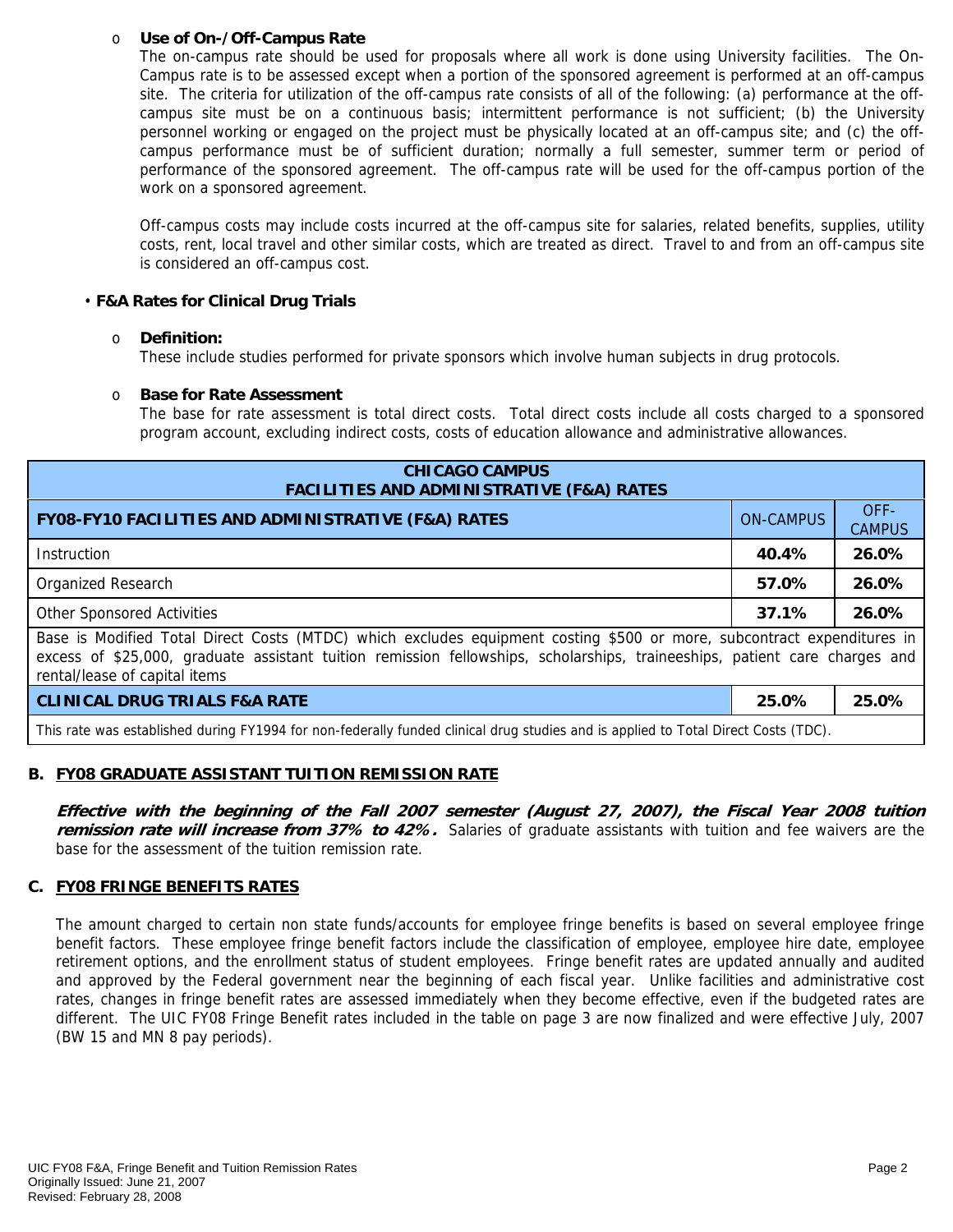| <b>CHICAGO CAMPUS</b><br><b>FY08 FINALIZED FRINGE BENEFIT RATES</b>                                       |                                                    |                                       |                                                                  |                                                   |                                                        |                                                                                |                         |
|-----------------------------------------------------------------------------------------------------------|----------------------------------------------------|---------------------------------------|------------------------------------------------------------------|---------------------------------------------------|--------------------------------------------------------|--------------------------------------------------------------------------------|-------------------------|
| <b>Appointment</b>                                                                                        | <b>Total</b><br><b>Benefits</b><br>Rate<br>(Final) | $1^*$<br><b>Retirement</b><br>(Final) | Health, Life<br>& Dental<br>$2^*$<br><b>Insurance</b><br>(Final) | <b>Workers</b><br>$3*$<br>Compensation<br>(Final) | Termination,<br>Sick &<br>Vacation<br>Leave<br>(Final) | <b>Medicare</b><br>for<br><b>Employees</b><br>hired after<br>4/1/86<br>(Final) | <b>OASDI</b><br>(Final) |
| Academic or non-academic and<br>continuous at 50% or more                                                 | 34.18%                                             | 10.75%                                | 20.60%                                                           | 0.02%                                             | 1.36%                                                  | 1.45%                                                                          |                         |
| Academic or non-academic and<br>$4*$<br>non-continuous at 50% or more                                     | 28.27%                                             |                                       | 20.60%                                                           | 0.02%                                             |                                                        | 1.45%                                                                          | 6.20%                   |
| Academic or non-academic and<br>continuous at less than 50%                                               | 13.58%                                             | 10.75%                                |                                                                  | 0.02%                                             | 1.36%                                                  | 1.45%                                                                          |                         |
| Academic or non-academic and<br>$4^{\star}$<br>non-continuous at less than 50%                            | 7.67%                                              |                                       |                                                                  | 0.02%                                             |                                                        | 1.45%                                                                          | 6.20%                   |
| Graduate assistants<br>(Grant Funds Only)                                                                 | 2.32%                                              |                                       | 2.30%                                                            | 0.02%                                             |                                                        |                                                                                |                         |
| Students registered for six or more<br>hours in the fall or spring<br>(3 or more hours in the summer)     | 0.02%                                              |                                       |                                                                  | 0.02%                                             |                                                        |                                                                                |                         |
| Students registered for less than<br>six hours in the fall or spring<br>(less than 3 hours in the summer) | 7.67%                                              |                                       |                                                                  | 0.02%                                             |                                                        | 1.45%                                                                          | 6.20%                   |
| <b>Hospital Residents</b>                                                                                 | 32.80%                                             | 10.75%                                | 20.60%                                                           |                                                   |                                                        | 1.45%                                                                          |                         |
| <b>Extra Help Employees</b>                                                                               | 7.67%                                              |                                       |                                                                  | 0.02%                                             |                                                        | 1.45%                                                                          | 6.20%                   |

This chart includes a Medicare charge for employees hired after 4/1/86. There are no Medicare charges for employees hired before that date. 1\* For employees who have elected the self-managed plan, the actual rate of 7.6% will be charged.

2\* The graduate assistant health, dental & vision benefit rate resulting from the GEO contract will be charged to grant funds effective FY08.

3\* For Auxiliary Services, the Worker's Compensation rate is 0.65%.

4\* A continuous appointment is an appointment for a period of four continuous months or one academic term, whichever is less.

# **D. FY09-FY11 PROJECTED FRINGE BENEFITS RATES**

We are publishing projected fringe benefit rates for faculty to use in their grant proposals. While the projected rates may not precisely equal the actual rates in a given year, it will certainly result in far less reallocation than if the proposal reflected a constant fringe benefit rate for the entire grant period. The projected FY09-FY11 fringe benefit rates for academic employees including graduate assistants and non-academic employees are presented in a chart on the following page: